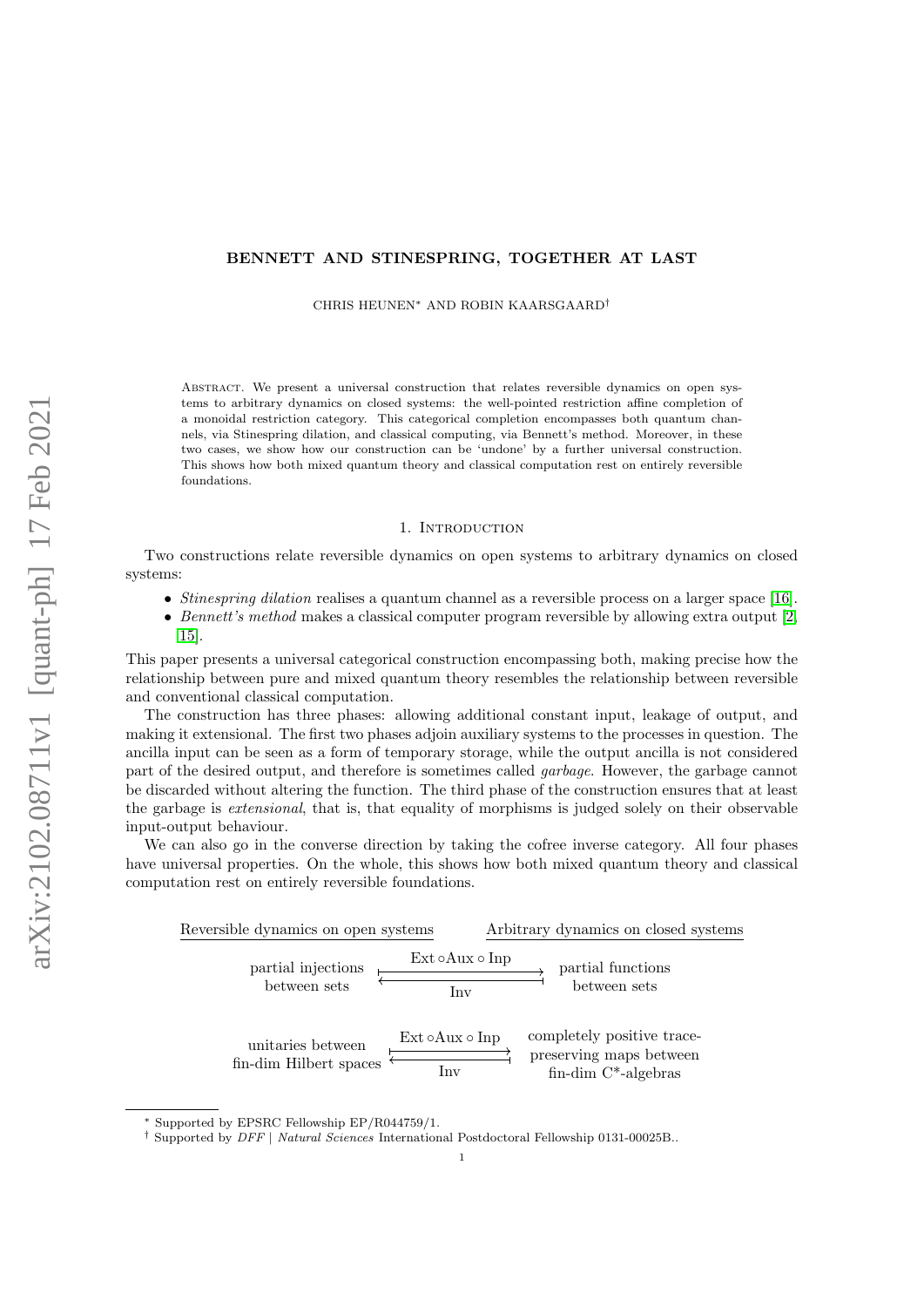#### 2 C. HEUNEN AND R. KAARSGAARD

There are some idiosyncracies among the four phases. The Inp-construction leaves the category of partial injections invariant, whereas it turns unitaries into isometries. The Ext-construction leaves the category of completely positive trace-preserving maps invariant, because minimal Stinespring dilations exist. That is, Stinespring dilation allows an extensional choice of auxiliary system, whereas reversibilising embeddings are intensional. There are several (canonical) methods to make irreversible programs reversible. For example, Bennett's method stores the input and returns it in full along with the output, while the Landauer embedding  $[1, 13]$  $[1, 13]$  additionally returns a trace of all instructions and attendant intermediate states.

Related work Both Stinespring dilation and Bennett's method have seen categorical presentations. Despite the similarity of their statements, these categorical completions are surprisingly dissimilar. The universal construction of completely positive trace-preserving map from isometries and unitaries is due to Huot and Staton [\[9,](#page-10-5) [10\]](#page-10-6). A different categorical approach to Stinespring's dilation theorem as a universal construction is given by Westerbaan and Westerbaan [\[17\]](#page-10-7). The equivalence of discrete cartesian restriction categories and discrete inverse categories is due to Giles [\[4\]](#page-10-8). Our Aux-construction generalises a result by Hermida and Tennent [\[7\]](#page-10-9). Combining it with our Extconstruction gives the well-pointed completion of a monoidal restriction category that generalises both Huot-Staton and Giles.

Future work Following Giles, we conjecture that there is an equivalence between a category of certain monoidal inverse categories and certain well-pointed monoidal restriction categories. Another interesting question is whether there is a minimal set that can be adjoined to any partial function to make it injective. Such a minimal Bennett embedding, as the miniminal Stinespring dilation, could be used to to measure the degree to which a map is reversible. It may relate to the information theoretic characterisation of reversible maps as those that preserve entropy [\[13\]](#page-10-4).

Overview We assume familiarity with basic category theory. Section [2](#page-1-0) briefly recalls restriction categories and inverse categories. In Section [3,](#page-2-0) we present the Aux-construction and show that it is the affine completion of a restriction monoidal category. Next, Section [4](#page-6-0) introduces the Extconstruction, and shows that it is governed by a universal property. The constructions are put to work in Section [5](#page-7-0) by showing that Ext ∘Aux completes isometries to quantum channels and partial injective functions to partial functions. In Section [6,](#page-8-0) we use the dual Inp of the Aux-construction to show how quantum channels and partial functions can be universally constructed from unitaries and partial injections, respectively, and further that the latter can be recovered from the former by the Inv-construction. Appendix [A](#page-11-0) holds proofs that would distract in the main body of the article.

# 2. Restriction categories and inverse categories

<span id="page-1-0"></span>While we assume basic familiarity with category theory, and in particular monoidal categories [\[8\]](#page-10-10), we briefly summarise restriction categories and inverse categories, which relatively less well-known. Restriction categories [\[3\]](#page-10-11) axiomatise partially defined morphisms. The idea is to record for each morphism f its restriction idempotent  $\overline{f}$ , a partial identity defined precisely where f is defined.

<span id="page-1-1"></span>**Definition 1.** A restriction category is a category equipped with a choice of endomorphism  $\overline{f}$ : A  $\rightarrow$ A for each morphism  $f: A \rightarrow B$  satisfying:

(i)  $f \circ f = f$ ;

(ii)  $f \circ \overline{g} = \overline{g} \circ f;$ 

- (iii)  $g \circ f = \overline{g} \circ f$ ;
- $(iv) \bar{g} \circ f = f \circ g \circ f.$

The restriction idempotent  $\overline{f}$  measures 'how partial' f is. If  $\overline{f} = id$ , we call f total. Any category becomes a restriction category when endowed with the trivial choice  $\overline{f} = id$ , but many other choices may be possible. When working with a restriction category, we often leave implicit which choice is made, just like the choice of tensor product making a category monoidal. When we speak of the following categories, we will use the trivial restriction structure: Unitary has finite-dimensional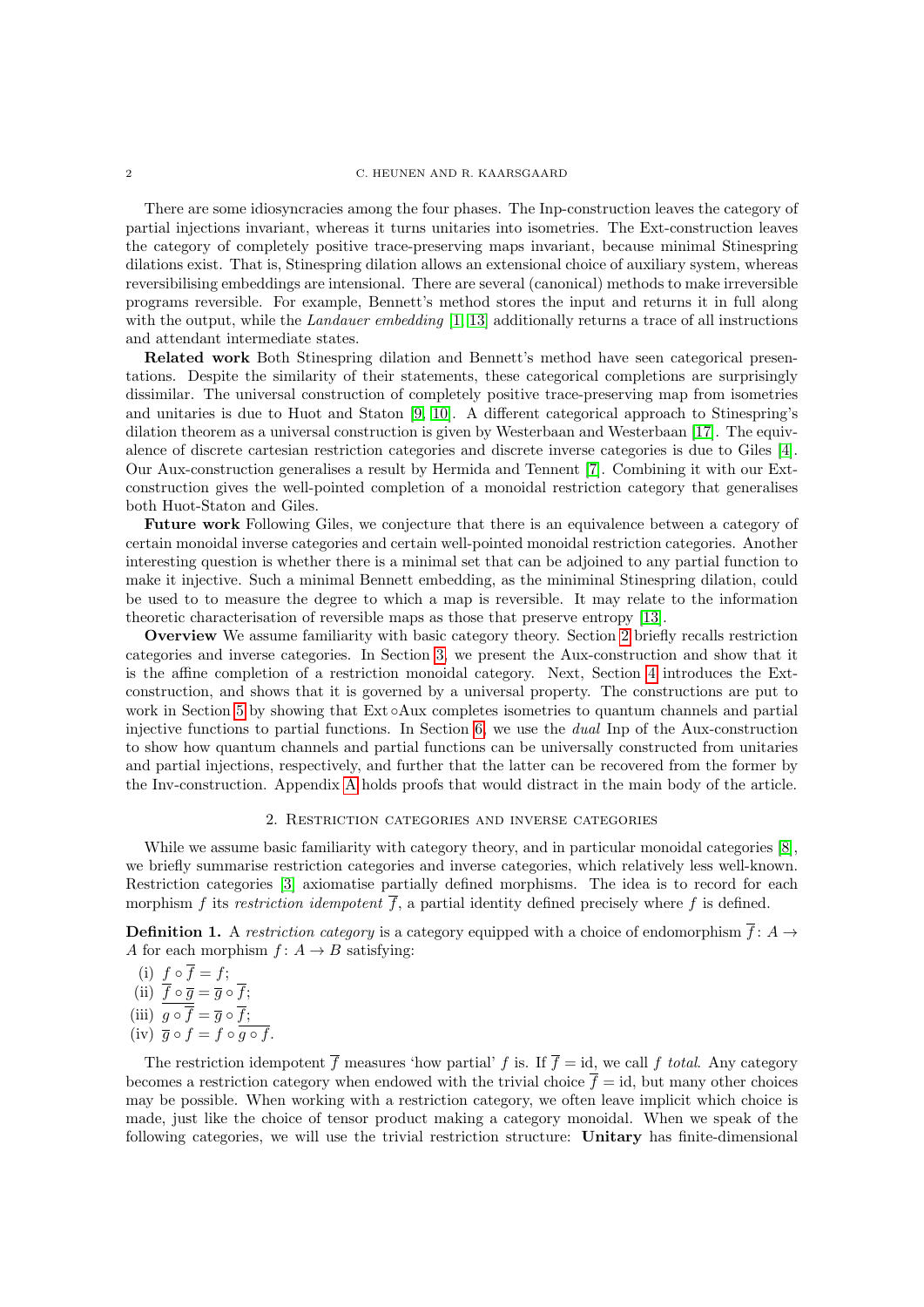Hilbert spaces as objects and unitary linear maps as morphisms; Isometry has finite-dimensional Hilbert spaces as objects and isometric linear maps as morphisms; CPTP has finite-dimensional C\*-algebras as objects and completely positive trace-preserving maps as morphisms.

But there are also nontrivial choices of restriction structure. On the category **Pfn** of sets and partial functions, we will choose the restriction idempotent of a partial function  $f: A \rightarrow B$  as follows:

$$
\overline{f}(x) = \begin{cases} x & \text{if } f \text{ is defined at } x \\ \text{undefined} & \text{otherwise} \end{cases}
$$

Thus a partial function f is total in the usual sense precisely when it is total in the abstract sense.

A functor  $F: \mathbf{C} \to \mathbf{D}$  between restriction categories is a restriction functor when  $F(\overline{f}) = F(f)$ . A (symmetric) monoidal restriction category is a restriction category which that is also (symmetric) monoidal, such that the monoidal product is a restriction bifunctor:  $\overline{f \otimes q} = \overline{f} \otimes \overline{q}$ .

Similarly, restriction limits and colimits are ones that respect the restriction structure, though especially limits tend to be quite different. A restriction terminal object is an object 1 such that each object A allows a unique *total* morphism  $A \rightarrow 1$ . Restriction terminal objects need not be terminal in the usual sense; for example, any singleton set is restriction terminal but *not* terminal in  $\text{Pfn}$ , because there is (at least) also the nowhere defined function  $A \rightarrow 1$ .

**Lemma 2.** [\[3\]](#page-10-11) For all appropriate  $f$  and  $g$  in a restriction category:

$$
(i) \ \overline{g \circ f} = \overline{\overline{g} \circ f};
$$

(ii)  $g \circ f = f$  if g is total;

(iii)  $\overline{f} = id$  if f is invertible.

A morphism  $f: A \to B$  in a restriction category is a *partial isomorphism* if there is a morphism  $f^{\circ}: B \to A$  such that  $f^{\circ} \circ f = \overline{f}$  and  $f \circ f^{\circ} = \overline{f^{\circ}}$ . Such partial inverses are unique whenever they exist. In Pfn, the partial isomorphisms are precisely the partial injective functions.

Recall that in a *dagger category*, every morphisms  $f: A \to B$  has a partner  $f^{\dagger}: B \to A$  such that  $f^{\dagger \dagger} = f$ , id<sup>†</sup> = id, and  $(g \circ f)^{\dagger} = f^{\dagger} \circ g^{\dagger}$  [\[8\]](#page-10-10).

Proposition 3. [\[3\]](#page-10-11) The following are equivalent:

(i)  $C$  is a restriction category in which each morphism is a partial isomorphism;

(ii) C is an inverse category: a dagger category with  $f \circ f^{\dagger} \circ f = f$  and  $f^{\dagger} \circ f \circ g^{\dagger} \circ g = g^{\dagger} \circ g \circ f^{\dagger} \circ f$ .

Inverse categories were originally conceived as a categorical extension of inverse semigroups [\[12\]](#page-10-12), but have recently seen applications as categorical models of classical reversible computation [\[4,](#page-10-8) [11,](#page-10-13) [5,](#page-10-14) [6\]](#page-10-15). Examples of inverse categories include the category PInj of sets and partial injective functions, as well as any groupoid (such as **Unitary**). The connection between restriction and inverse categories generalises that between mere categories and groupoids.

<span id="page-2-1"></span>**Proposition 4.** [\[11\]](#page-10-13) The wide subcategory  $Inv(C)$  of all partial isomorphisms of a (monoidal) restriction category  $\bf{C}$  is its cofree (monoidal) inverse category: any inverse category  $\bf{D}$  with a (strict monoidal) functor  $D \to C$  allows a unique (strict monoidal) functor  $D \to Inv(C)$  making the following diagram commute:



If C in the above is a trivial restriction category, then  $Inv(C)$  is its *core*, that is, its cofree groupoid.

## 3. The Aux-construction

<span id="page-2-0"></span>This section is dedicated to the Aux-construction, a generalisation of Hermida and Tennent's construction [\[7\]](#page-10-9) to (symmetric monoidal) restriction categories. After introducing  $Aux(C)$ , we show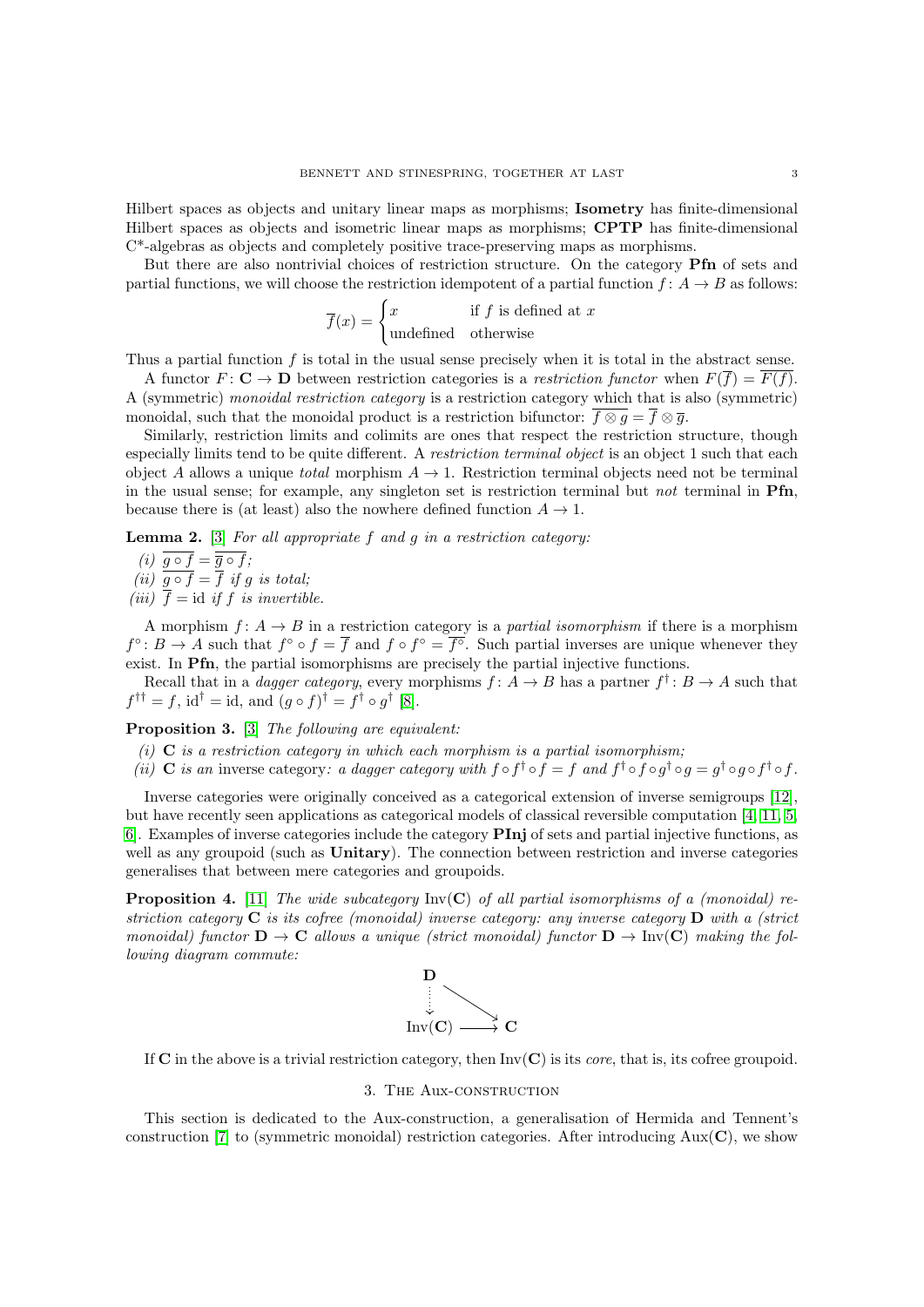step by step that it is an affine monoidal restriction category. Here, a monoidal restriction category is affine when its tensor unit I is restriction terminal. The crowning theorem shows that  $Aux(C)$  is in fact the restriction affine completion of C.

**Definition 5.** Define a relation  $\rhd$  on the morphisms of a symmetric monoidal restriction category as follows. For  $f: A \to B \otimes E$  and  $f': A \to B \otimes E'$ , set  $f \triangleright f'$  if and only if  $\overline{f} = \overline{f'}$  and there is a mediator  $h: E \to E'$  making the triangle commute:



This is a preorder: reflexivity follows by mediating with identities; transitivity follows by composing mediators. However, the relation need not be symmetric, for example if  $\dim(E) < \dim(E')$ in Isometry.

<span id="page-3-0"></span>**Definition 6.** Write  $\sim$  for the equivalence relation generated by  $\triangleright$ . Explicitly, for  $f: A \rightarrow B \otimes E$ and  $f' : A \to B \otimes E'$ , we have  $f \sim f'$  if and only if there are intermediate morphisms  $f_1, \ldots, f_{n-1}$ with  $\overline{f} = \overline{f_1} = \cdots = \overline{f_{n-1}} = \overline{f'}$  and mediators  $E \stackrel{h_1}{\longrightarrow} E_1 \stackrel{h_2}{\longleftarrow} E_2 \stackrel{h_3}{\longrightarrow} \cdots \stackrel{h_n}{\longleftarrow} E'$  making the following diagram commute:

$$
B\otimes E \xrightarrow[\textrm{id}\otimes h_1]{f} B\otimes E_1 \xleftarrow[\textrm{id}\otimes h_2]{f_1} B\otimes E_2 \xrightarrow[\textrm{id}\otimes h_3]{f'} \cdots \xleftarrow[\textrm{id}\otimes h_n]{B\otimes E'}
$$

**Definition 7.** For a symmetric monoidal restriction category  $C$ , define a category  $Aux(C)$ :

- $\bullet$  objects are those of  $\mathbf{C}$ :
- morphisms  $[f, E]: A \to B$  are  $\sim$ -equivalence classes represented by morphisms  $f: A \to B \otimes E$ in  $C$
- composition of  $[f, E] : A \to B$  and  $[g, E'] : B \to C$  is  $[\alpha \circ (g \otimes id) \circ f, E' \otimes E] : A \to C$ ;
- identities are  $[\rho^{-1}, I] : A \to A$ .

The previous definition differs from [\[7\]](#page-10-9) only by the additional requirement that  $\overline{f} = \overline{f'}$  if  $f \sim f'$ . It follows that the two are the same when C is a trivial restriction category, making Aux a genuine generalisation.

**Remark 8.** Morphisms in  $Aux(C)$  are often given by composing chains of morphisms in  $C$ , further quotiented by a nontrivial equivalence relation. This can quickly become unintelligible. Therefore we will always make the zig-zag path of mediators from Definition [6](#page-3-0) explicit in equivalence arguments. To indicate which part of a diagram in  $C$  corresponds to which morphism in Aux( $C$ ), we will use squiggly grey 'ghost' arrows:

$$
A \xrightarrow[\langle g, E'] \circ [f, E] \rangle]{} B \otimes E \xrightarrow{g \otimes id} (C \otimes E') \otimes E
$$

$$
[g, E'] \circ [f, E] \xrightarrow[\langle \alpha, \beta \rangle]{} C \otimes (E' \otimes E)
$$

This ghost arrow is not a part of the commutative diagram. It merely indicates that  $\alpha \circ (g \otimes id) \circ f$ corresponds precisely to  $[g, E'] \circ [f, E]$  in Aux(C).

Notation settled, we now set out to show that this actually defines a restriction symmetric monoidal category. We proceed in three steps: first we show that it is a category; then that it inherits a restriction structure; and finally that it inherits a symmetric monoidal structure in a way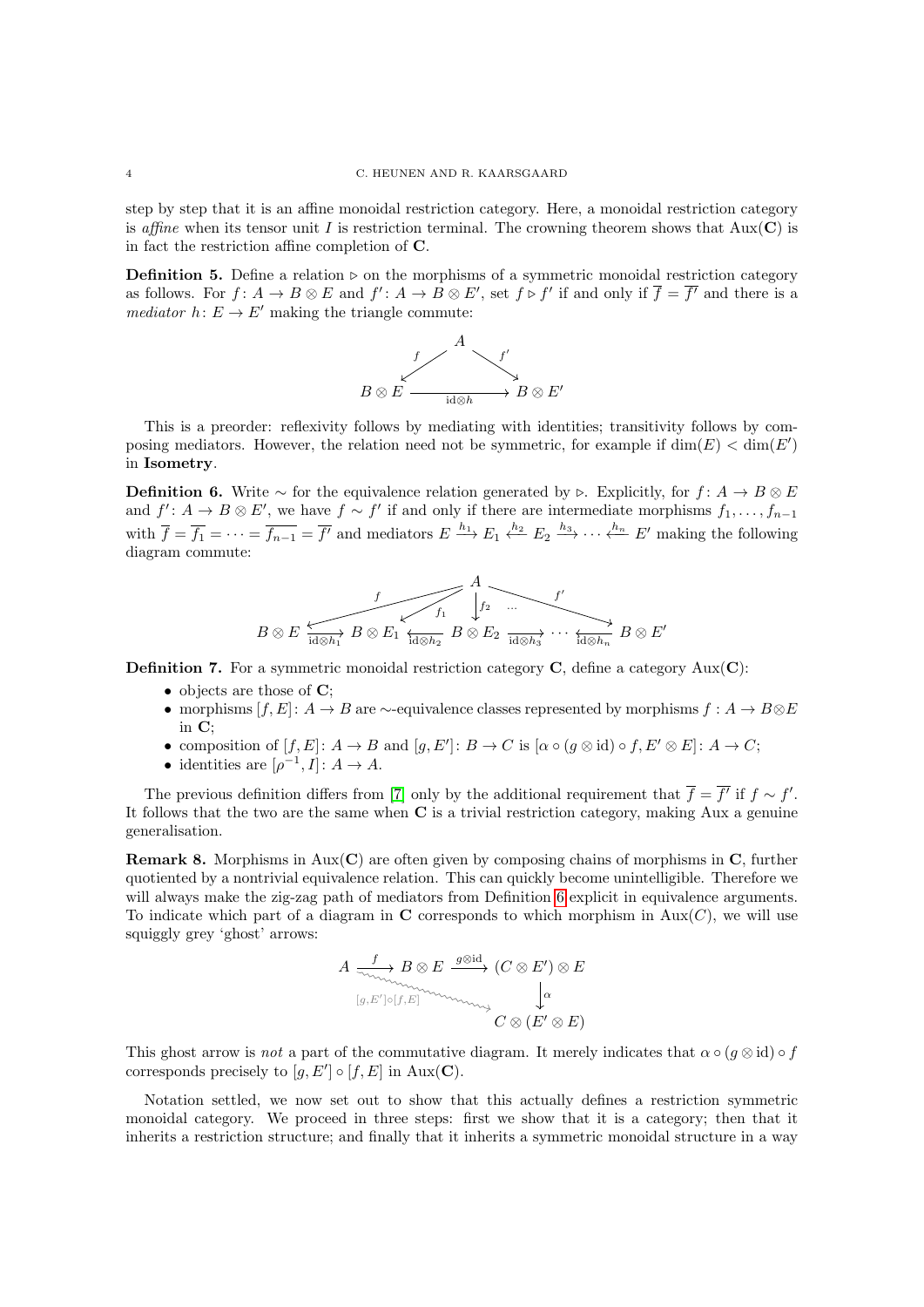that respects restriction. The proofs of the following three propositions are deferred to Appendix [A](#page-11-0) as they would distract from the main development.

<span id="page-4-1"></span>**Proposition 9.** Aux( $C$ ) is a category.

<span id="page-4-2"></span>**Proposition 10.** Aux(C) inherits a restriction structure from C with  $\overline{[f, E]} = [\rho^{-1} \circ \overline{f}, I].$ 

<span id="page-4-0"></span>**Proposition 11.** If C is a restriction symmetric monoidal category, then so is  $Aux(C)$ :

- $\bullet$  the tensor unit and tensor product of objects are as in  $\mathbf{C}$ ;
- the tensor product of  $[f, E] : A \to B$  and  $[f', E'] : A' \to B'$  is  $[\vartheta \circ (f \otimes f'), E \otimes E'] : A \otimes A' \to B'$  $B \otimes B'$ ;

where  $\vartheta$  is the canonical isomorphism  $(B \otimes E) \otimes (B' \otimes E') \simeq (B \otimes B') \otimes (E \otimes E')$  in C.

Having established that  $Aux(C)$  is a restriction symmetric monoidal category, our next goal is to show that it is the restriction affine completion of  $C$ . Again we proceed in steps. First we show that there is a strict monoidal functor  $C \to \text{Aux}(C)$ . Then we show that the unit in Aux(C) is restriction terminal, so that the tensor product has total projections. From this we derive a factorisation theorem for morphisms in  $Aux(C)$ , which finally lets us institute  $Aux(C)$  as the restriction affine completion of C.

**Proposition 12.** If  $C$  is a restriction symmetric monoidal category, there is a strict monoidal restriction functor  $\mathcal{E}: \mathbf{C} \to \text{Aux}(\mathbf{C})$  given by  $\mathcal{E}(A) = A$  on objects and by  $\mathcal{E}(f) = [\rho^{-1} \circ f, I]$  on morphisms.

*Proof.* To see  $\mathcal{E}$  is functorial, compute  $\mathcal{E}(\text{id}) = [\rho^{-1} \circ \text{id}, I] = [\rho^{-1}, I] = \text{id}$ . Composition is preserved because

$$
\overline{\mathcal{E}(g) \circ \mathcal{E}(f)} = \overline{\alpha \circ (\rho^{-1} \otimes \text{id}) \circ (g \otimes \text{id}) \circ \rho^{-1} \circ f} = \overline{\alpha \circ (\rho^{-1} \otimes \text{id}) \circ \rho^{-1} \circ g \circ f} = \overline{g \circ f}
$$

$$
= \overline{\rho^{-1} \circ g \circ f} = \overline{\mathcal{E}(g \circ f)}
$$

and the diagram below commutes:



The functor  $\mathcal E$  preserves restriction idempotents:  $\overline{\mathcal E(f)} = [\rho^{-1} \circ \overline{\rho^{-1} \circ f}, I] = [\rho^{-1} \circ \overline{f}, I] = \mathcal E(\overline{f}).$ That it is a strict monoidal functor follows from  $\mathcal{E}(A \otimes B) = A \otimes B = \mathcal{E}(A) \otimes \mathcal{E}(B), \ \mathcal{E}(I) = I$ ,  $\mathcal{E}(f \otimes g) = \mathcal{E}(f) \otimes \mathcal{E}(g)$  (shown entirely analogously to showing  $[\rho^{-1} \circ \beta, I] \otimes [\rho^{-1} \circ \phi, I] \sim [\rho^{-1} \circ (\beta \otimes \phi), I]$ for coherences  $\beta$  and  $\phi$  in Proposition [11,](#page-4-0) see Appendix [A\)](#page-11-0), and the fact that coherence isomorphisms in **C** are precisely of the form  $[\rho^{-1} \circ \beta, I] = \mathcal{E}(\beta)$  for each coherence isomorphism  $\beta$  of **C**.

**Proposition 13.** The tensor unit in  $Aux(C)$  is restriction terminal.

*Proof.* First note I is weakly terminal: there is a morphism from each object A into I, namely  $[\lambda^{-1}, A]$ . Furthermore, this morphism is total since  $\overline{[\lambda^{-1}, A]} = [\rho^{-1} \circ \overline{\lambda^{-1}}, I] = [\rho^{-1} \circ id, I] =$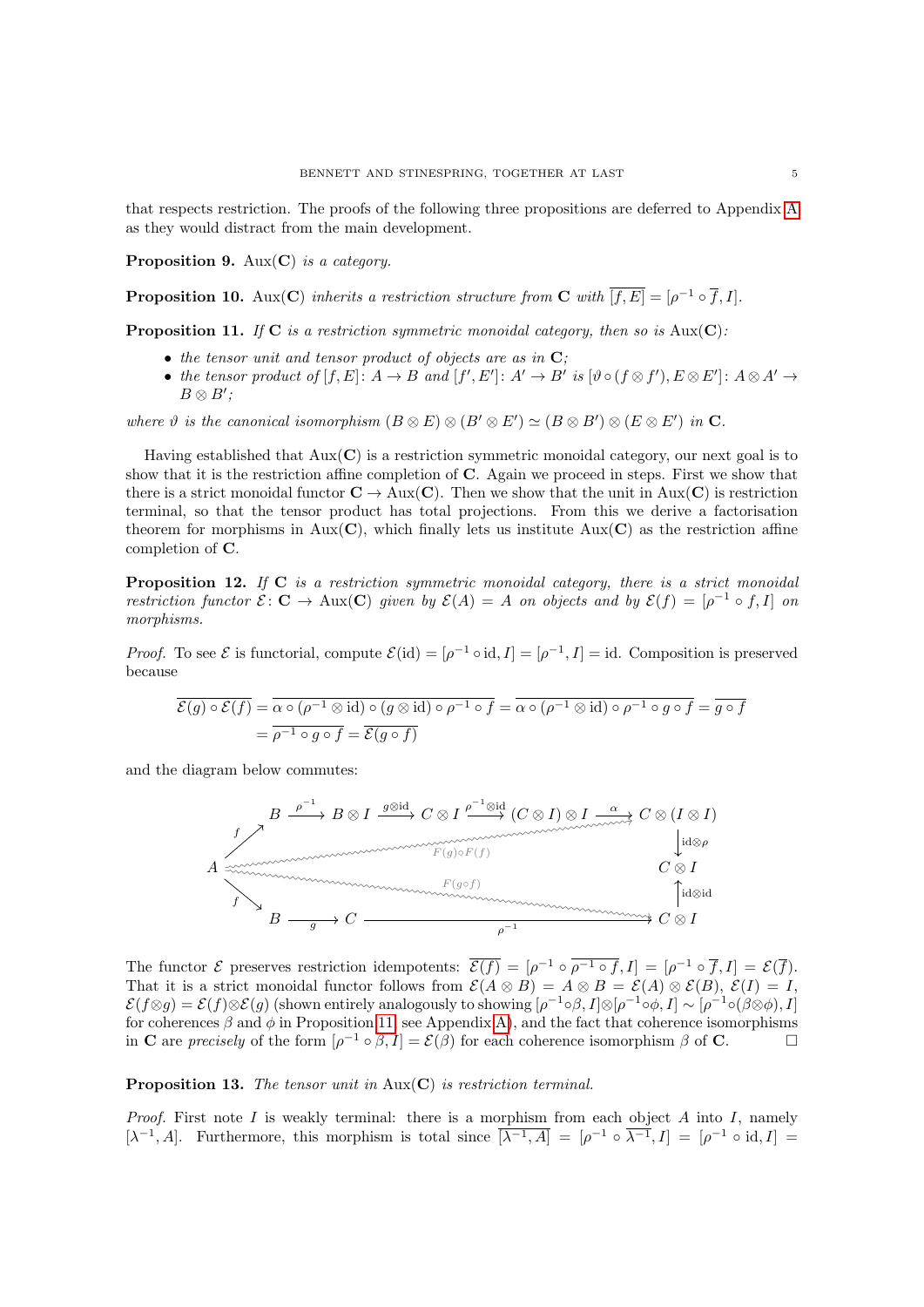$[\rho^{-1}, I] = \text{id}$ . Because



any total morphism  $[f, E] : A \to I$  satisfies  $[f, E] \sim [\lambda^{-1}]$  $, A$ ].

We will simply write ! for the unique morphism  $[\lambda^{-1}, A] : A \to I$  from now on.

Remark 14. An important property of restriction affine monoidal categories is that they have total maps  $\pi_1: A \otimes B \to A$  and  $\pi_2: A \otimes B \to B$ . These can be defined as  $A \otimes B \xrightarrow{\mathrm{id} \otimes !} A \otimes I \xrightarrow{\rho} A$  and symmetrically, and are total since  $\rho \circ (\text{id} \otimes!) = (\text{id} \otimes!) = \text{id} \otimes \text{id} = \text{id}$ , and similarly for the second projection.

These total projections are crucial in showing the following factorisation of morphisms in  $\text{Aux}(\mathbf{C})$ , based on Hermida and Tennent's expansion-raw morphism factorisation [\[7,](#page-10-9) Lemma 2.8].

<span id="page-5-0"></span>**Lemma 15.** Every morphism  $[f, E] : A \to B$  of Aux(C) factors as  $\pi_1 \circ \mathcal{E}(f)$ . This factorisation is unique in the sense that if  $[f, E] \sim \pi_1 \circ \mathcal{E}(f')$  for any f', then  $[f, E] \sim [f', E']$ .

*Proof.* Let  $[f, E] : A \to B$  be a morphism of Aux(C). First,  $\overline{\pi_1 \circ \mathcal{E}(f)} = \overline{\mathcal{E}(f)} = \mathcal{E}(\overline{f}) = [\rho^{-1} \circ \overline{f}, I] =$  $\overline{[f, E]}$ . That  $[f, E] \sim \pi_1 \circ \mathcal{E}(f)$  then follows by commutativity of the diagram below.



Now suppose  $[f, E] \sim \pi_1 \circ \mathcal{E}(f')$  for some  $f' : A \to B \otimes E'$  in C. Similarly as before,  $[f', E'] \sim$  $\pi_1 \circ \mathcal{E}(f')$ , so it simply follows by transitivity that  $[f, E] \sim \pi_1 \circ \mathcal{E}(f') \sim [f', E']$  $\begin{array}{ccc} \n\cdot & \cdot & \cdot & \n\end{array}$ 

We have finally arrived at the main theorem of this section.

<span id="page-5-1"></span>**Theorem 16.** Aux( $C$ ) is the restriction affine completion of a restriction symmetric monoidal category  $C$ : given any other restriction affine symmetric monoidal category  $D$  and strict monoidal restriction functor  $F: \mathbf{C} \to \mathbf{D}$ , there is a unique functor  $\hat{F}: \text{Aux}(\mathbf{C}) \to \mathbf{D}$  with  $F = \hat{F} \circ \mathcal{E}$ .



*Proof.* Define  $\hat{F}$ : Aux(**C**)  $\rightarrow$  **D** by  $\hat{F}(A) = F(A)$  on objects, on a morphism  $[f, E]$ :  $A \rightarrow B$  by:

$$
\hat{F}(A) = F(A) \xrightarrow{F(f)} F(B \otimes E) = F(B) \otimes F(E) \xrightarrow{\pi_1} F(B) = \hat{F}(B)
$$

This makes the diagram commute since  $\hat{F}(\mathcal{E}(A)) = \hat{F}(A) = F(A)$  on objects, and on morphisms

$$
\hat{F}(\mathcal{E}(f)) = \hat{F}([\rho^{-1} \circ f, I]) = \pi_1 \circ F(\rho^{-1} \circ f) = \pi_1 \circ F(\rho^{-1}) \circ F(f) = \pi_1 \circ \rho^{-1} \circ F(f) = F(f)
$$

because  $\pi_1 \circ \rho^{-1}$  is just the identity by definition of  $\pi_1$ . The functor  $\hat{F}$  is strict monoidal since  $\hat{F}(A \otimes B) = F(A \otimes B) = F(A) \otimes F(B)$  and since all coherence isomorphisms Aux(C) are of the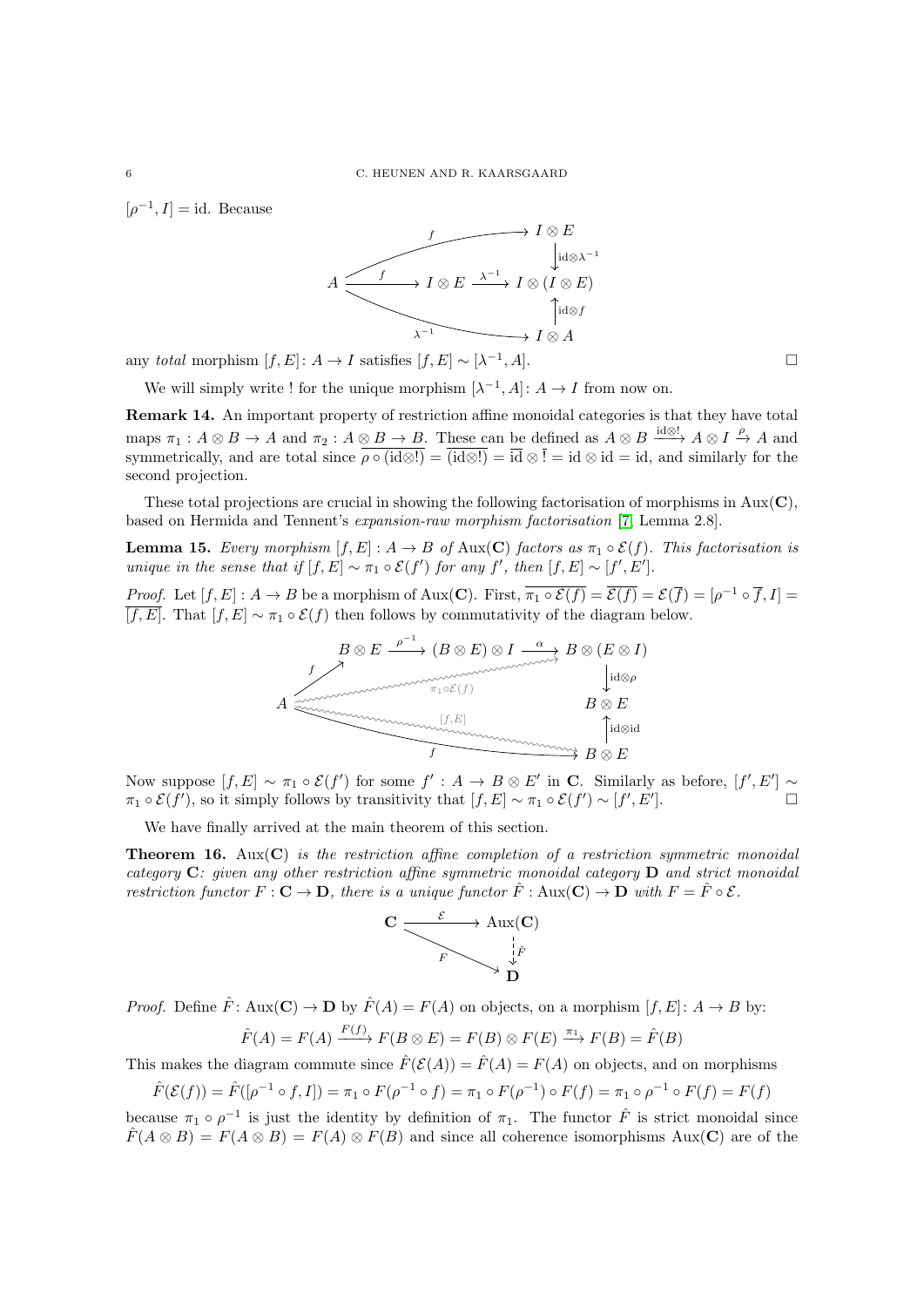form  $\mathcal{E}(\beta)$  for a coherence isomorphism  $\beta$  of **C**, so that  $\hat{F}(\beta) = \hat{F}(\mathcal{E}(\beta)) = F(\beta) = \beta$ . Also,  $\hat{F}$  is a restriction functor since F is:  $\hat{F}([f, E]) = \overline{\pi_1 \circ F(f)} = \overline{F(f)} = F(\overline{f}) = \hat{F}(\mathcal{E}(\overline{f})) = \hat{F}([\rho^{-1} \circ \overline{f}, I]) =$  $\hat{F}(\overline{[f,E]})$ .

To see that  $\hat{F}$  is unique, suppose  $G: \text{Aux}(\mathbf{C}) \to \mathbf{D}$  is a strict monoidal restriction functor making the triangle commute. First,  $\hat{F}$  and G agree on objects as  $G(A) = \hat{F}(\mathcal{E}(A)) = \hat{F}(A)$ . If  $[f, E] : A \to B$ is a morphism of Aux(C), then Lemma [15](#page-5-0) guarantees  $[f, E] \sim \pi_1 \circ \mathcal{E}(f)$ , so:

$$
G([f, E]) = G(\pi_1 \circ \mathcal{E}(f)) = G(\pi_1) \circ G(\mathcal{E}(f)) = \pi_1 \circ F(f) = \hat{F}([f, E]) \square
$$

# 4. Extensionality

<span id="page-6-0"></span>This section concerns the second phase of our completion: the Ext-construction. It quotients a given category by an equivalence relation related to well-pointedness to make it extensional, which we will show has a universal property. Combining this with the Aux-construction of Section [3,](#page-2-0) the main results of this section will show that  $Ext(Aux(Isometry)) \simeq \mathbf{CPTP}$  and  $Ext(Aux(Pinj)) \simeq \mathbf{Pfn}$ .

Say that a (restriction) category is pointed if it has a (restriction) terminal object, and that it is (restriction) well-pointed if additionally  $f = g$  as soon as  $f \circ a = g \circ a$  for all  $a: 1 \to A$ . Both **Pfn** and CPTP are restriction well-pointed.

**Definition 17.** In a pointed restriction category, define a relation  $\approx$  on parallel morphisms  $f, g: A \rightarrow$ B by setting  $f \approx g$  if and only if  $f \circ a = g \circ a$  for all  $a: 1 \to A$ .

**Lemma 18.** The relation  $\cdot \approx \cdot$  is a congruence, and so  $Ext(C) = C/\approx$  is a well-defined category.

*Proof.* Suppose that  $f, f' : A \to B$  and  $g, g' : B \to C$  satisfy  $f \approx f'$  and  $g \approx g'$ . Let  $a : 1 \to A$ . Then  $f \circ a = f' \circ a$ , and hence  $g \circ f \circ a = g' \circ f' \circ a$ . So  $g \circ f \approx g' \circ f'$ . В последните последните последните под на селото на селото на селото на селото на селото на селото на селото<br>В селото на селото на селото на селото на селото на селото на селото на селото на селото на селото на селото н

The congruence  $\approx$  also respects restriction structure: if  $f, f' : A \to B$  satisfy  $f \approx f'$ , then also  $\overline{f} \approx \overline{f'}$ , by Definition [1\(](#page-1-1)iv), for if  $a: 1 \to A$ , then  $\overline{f} \circ a = a \circ \overline{f \circ a} = a \circ \overline{f'} \circ a = \overline{f'} \circ a$ . Therefore Ext(C) is a well-defined restriction category, and the quotient functor  $C \to \text{Ext}(C)$  sending a morphism to its equivalence class is a restriction functor.

However, it is not clear whether  $\approx$  is a monoidal congruence when the category is affine monoidal. If  $f \approx f' : A \to C$  and  $g \approx g' : B \to D$ , then  $(f \otimes g) \circ x = (f' \otimes g') \circ x$  for all  $x : 1 \to A \otimes B$  of the form  $x = (a \otimes b) \circ \lambda_I^{-1}$  for  $a: 1 \to A$  and  $b: 1 \to B$ . But what about entangled states  $x: 1 \to A \otimes B$ ? Luckily, in the examples below this holds, so  $Ext(C)$  is again a well-defined monoidal category, and  $\mathbf{C} \to \text{Ext}(\mathbf{C})$  a strict monoidal functor.

By construction  $Ext(C)$  is well-pointed, and the Ext-construction is universal in accomplishing this.

**Definition 19.** Call a functor  $F: \mathbf{C} \to \mathbf{D}$  between pointed restriction categories full on points if each  $p: 1 \to F(A)$  in **D** is of the form  $F(a)$  for some  $a: 1 \to A$  in **C**.

<span id="page-6-1"></span>**Theorem 20.** Ext( $\mathbf{C}$ ) is the well-pointed completion of the pointed restriction category  $\mathbf{C}$ : given a well-pointed restriction category **D** and restriction functor  $F: C \to D$  that is full on points, there is a unique restriction functor  $\hat{F}$ :  $Ext(C) \to D$  that is full on points and makes the triangle commute:



*Proof.* Set  $\hat{F}(A) = F(A)$  on objects and  $\hat{F}([f]) = F(f)$  on morphisms. To see that this is welldefined, suppose  $f \approx q$ , that is  $f \circ a = q \circ a$  for all  $a: 1 \to A$  in C. Then also  $F(f) \circ p = F(q) \circ p$ for all  $p: 1 \to F(A)$  in **D** because F is full on points, and so  $F(f) = F(g)$  since **D** is well-pointed.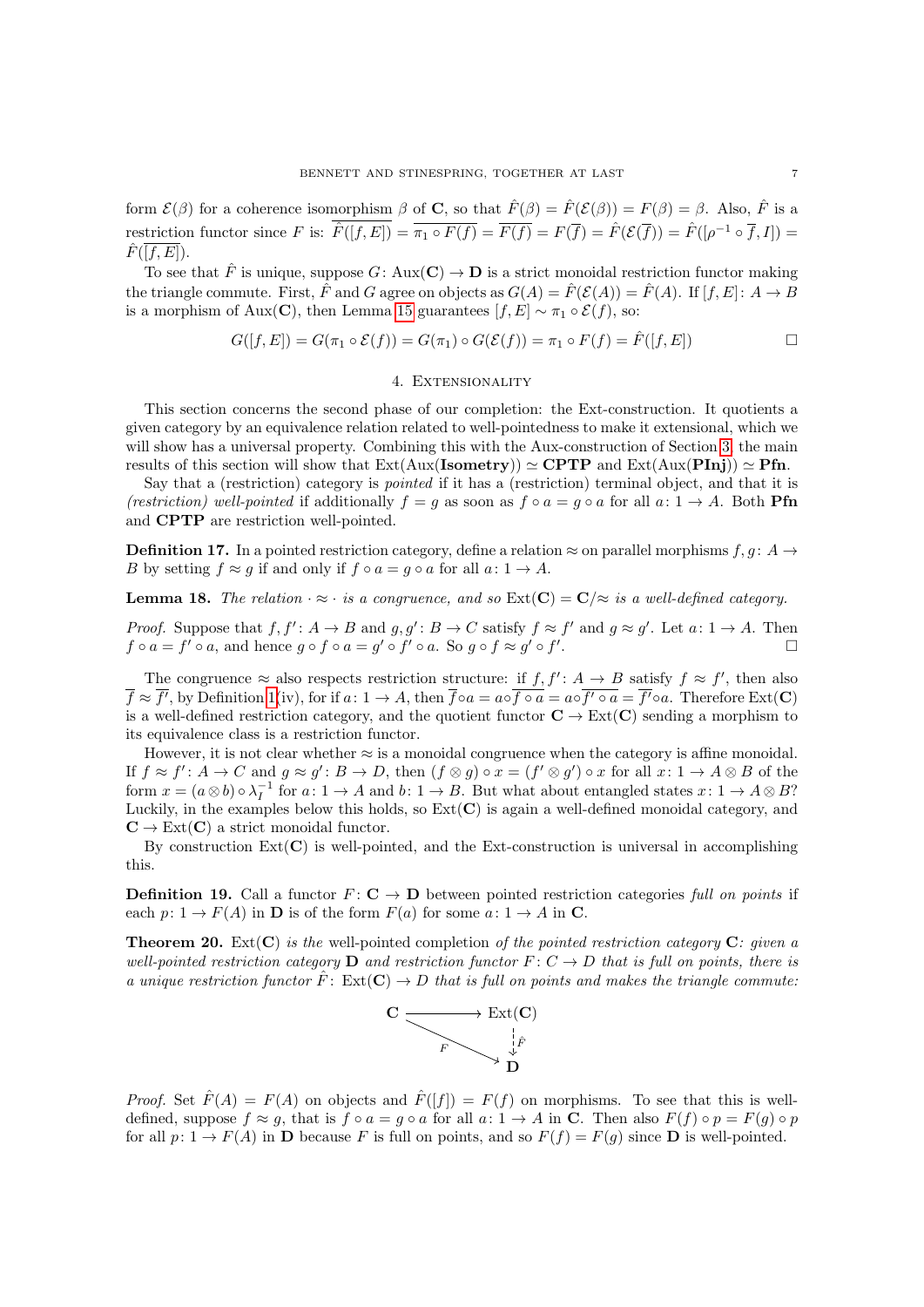Moreover,  $\hat{F}$  is a restriction functor since  $\hat{F}([f]) = \overline{F(f)} = F(\overline{f}) = \hat{F}([\overline{f}])$ , and it is full on points since F is. Now  $\hat{F} \circ Q = F$  directly. It remains to show that  $\hat{F}$  is the unique such functor. Suppose  $G \circ Q = F$  for a functor  $G: Ext(C) \to D$  that is full on points. But then  $G(A) = F(A)$ , and since  $Q(f) = [f]$ , we must also have  $G([f]) = F(f) = \hat{F}([f]).$ 

When the functor  $\mathbf{C} \to \text{Ext}(\mathbf{C})$  is strict monoidal, as is the case for both **Isometry** and **PInj**, it completes restriction affine monoidal categories to restriction well-pointed monoidal categories.

#### 5. Quantum channels and classical functions as completions

<span id="page-7-0"></span>This section instantiates the theory of the previous ones for our main examples. The quantum case is quickly established thanks to Huot and Staton.

# <span id="page-7-2"></span>Proposition 21. Ext $(Aux(Isometry)) \simeq CPTP$ .

*Proof.* Since Isometry is a trivial restriction category, CPTP  $\simeq L(\text{Isometry}) \simeq \text{Aux}(\text{Isometry})$ by [\[9,](#page-10-5) Corollary 7]. Also, **CPTP** is already well-pointed, so  $Ext(\mathbf{CPTP}) \simeq \mathbf{CPTP}$ .

Above, the Ext-phase was trivial, but this is not always the case. Consider the (intensional) category Aux(PInj): objects are sets, and morphisms  $A \rightarrow B$  are partial injective functions  $A \rightarrow$ B × E that are identified  $f \sim f'$  when there is a partial injective function  $h: E \to E'$  such that  $f(x) = (y, e)$  implies  $f'(x) = (y, h(e))$  for all  $x \in A$ . The environment E is often thought of as the garbage produced by the function because, being injective, it cannot actually discard any information. However, the Aux-construction allows it to instead place the garbage off to the side, demarcating it from the desired output. In reversible computation, such garbage is unavoidable (since not all computable functions, and even not all interesting such, happen to be injective), so it is important that it is managed properly.

Garbage is ideally extensional: we should be able to compare functions by looking only at their input-output behavior, even when some of it is designated as garbage. But unless you are careful, this might not be the case. Consider the successor function  $n \mapsto n + 1$  on natural numbers. We can consider many different ways to vary the environment: for example  $f_1 : \mathbb{N} \to \mathbb{N} \times \{*\}$  given by  $n \mapsto (n + 1, *)$ ; but also  $f_2 : \mathbb{N} \to \mathbb{N} \times \mathbb{N}$  given by  $n \mapsto (n + 1, n)$ . These two functions effect the exact same behaviour when disregarding garbage. But they are in different equivalence classes as morphisms  $\mathbb{N} \to \mathbb{N}$  in Aux(**PInj**) because their garbage is so different.

How to mend this? First notice that points  $1 \rightarrow A$  in Aux(PInj) correspond to those in Pfn (see Lemma [22](#page-7-1) below). Even though  $f_1$  and  $f_2$  are different in Aux( $\text{Pin}$ ), they do agree on each  $n: 1 \to \mathbb{N}$ : build the partial function  $h_n: \mathbb{N} \to 1$  defined only on n by  $h_n(n) = *$ ; this mediates because  $f_1(n) = (n+1, *) = (n+1, h_n(n))$  and  $f_2(n) = (n+1, n)$ . So, garbage is intensional in Aux(PInj) because the category is not well-pointed. Because Pfn is well-pointed, it is necessary to identify morphisms when they agree on all points, which is exactly what the Ext-construction does.

Why was this not an issue in the quantum case? There, extensionality arises from *minimal* Stinespring dilations. Minimality gives is a unique minimal (up to unitary) auxiliary system we can adjoin to realise any CPTP-map as conjugation by an isometry, thus taking away the choice of environment  $E$  that sparked the trouble in  $Aux(PInj)$ .

### <span id="page-7-1"></span>**Lemma 22.** The global points  $1 \rightarrow A$  in Aux(PInj) coincide with those in Pfn.

*Proof.* Points in Aux(PInj) are partial injective functions  $x: 1 \rightarrow A \times E$  modulo identification. However, any such point can always be identified with one of the form  $y: 1 \rightarrow A \times 1$  since if  $x(*) = (a, e)$  then the point  $* \mapsto e$  mediates  $1 \to E$  to witness  $(x, E) \sim (y, 1)$ . If E is the empty set, the nowhere defined function trivially mediates.

It follows from the previous Lemma that the functor  $\text{Aux}(\text{Pin}_1) \rightarrow \text{Ext}(\text{Aux}(\text{Pin}_1))$  is full on points. So is  $Aux(Isometry) \rightarrow Ext(Aux(Isometry))$ , but in a trivial way: because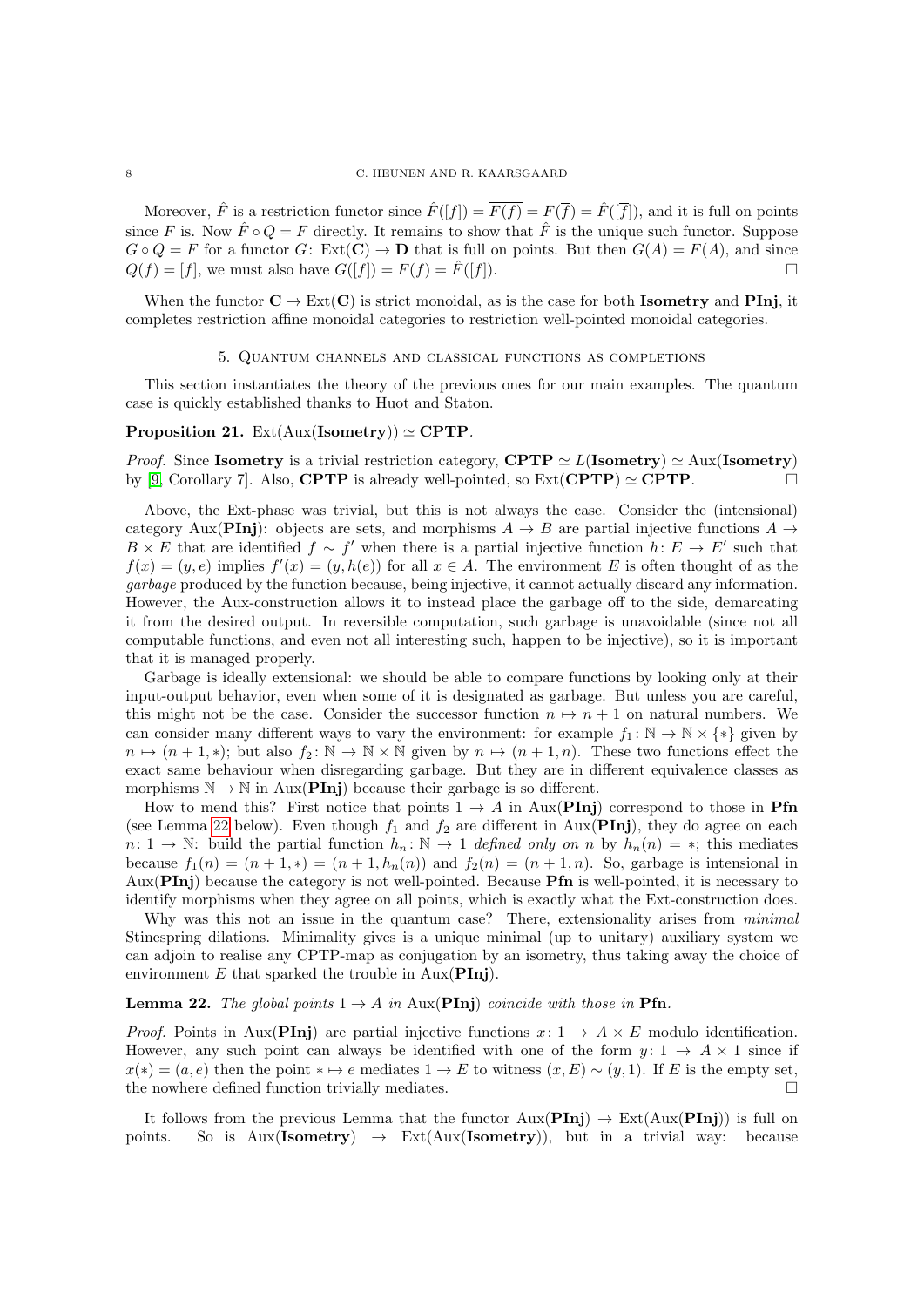Aux(Isometry)  $\simeq$  CPTP by [\[9\]](#page-10-5), and CPTP is already well-pointed, this functor is an isomorphism of categories.

## <span id="page-8-1"></span>Proposition 23. Ext $(Aux(Pini)) \simeq Pfn$ .

*Proof.* Define  $F: \textbf{Pfn} \to \text{Ext}(Aux(\textbf{Pin}))$  by  $F(A) = A$  on objects, and on morphisms  $f: A \to B$ by  $F(f) = [b_f, A]$ , where  $b_f$  is the *Bennett embedding* of f given by  $b_f(x) = (f(x), x)$ .

We argue first that this is functorial:  $F(id)$  is  $b_{id}(x) = (x, x)$ , but the chosen identity is (the equivalence class of)  $\rho^{-1}(x) = (x, \star)$ . However, on each point p, simply choose p itself to mediate to see  $b_{\rm id} \approx \rho^{-1}$ . Likewise, whereas  $F(g \circ f)$  is  $b_{g \circ f}(x) = (g(f(x)), x)$  and  $F(g) \circ F(f)$  is  $b'(x) =$  $(g(f(x)),(f(x), x))$ , for each point x, mediate that point by  $h_x: A \to B \times A$  given by:

$$
h_x(a) = \begin{cases} (f(x), x) & \text{if } a = x\\ \text{undefined} & \text{otherwise} \end{cases}
$$

Thus  $F(g \circ f) \approx F(g) \circ F(f)$ . Since **Pfn** and Ext(Aux(**PInj**)) have the same objects, it remains only to be seen that  $F$  is full and faithful.

For fullness, let a partial injective  $f: A \to B \times E$  represent a morphism in Ext $(Aux(Pinj))$ . Since  $[f, E]$  and  $[f', E']$  are identified if and only if for all  $x \in A$  there exists a partial injective function  $h_x: E \to E'$  such that  $f(x) = (y, e)$  implies  $f'(x) = (y, h_x(e))$ , either way  $\pi_1 \circ f = \pi_1 \circ f'$  as partial functions. Consider now the Bennett embedding of  $\pi_1 \circ f$ , that is, the partial injective function  $b_{\pi_1 \circ f}: A \to B \times A$  given by  $x \mapsto (\pi_1(f(x)), x)$ , and compare it to  $f: A \to B \times E$ . For any  $x \in A$ , it follows that if  $f(x) = (y, e)$  then  $b_{\pi_1 \circ f}(x) = (\pi_1(f(x)), x) = (\pi_1(y, e), x) = (y, x)$ , so the two agree in the first component. Define a one-point mediator  $h_x \colon A \to E$  for x given by:

$$
h_x(a) = \begin{cases} e & \text{if } a = x \\ \text{undefined} & \text{otherwise} \end{cases}
$$

Thus  $b_{\pi_1 \circ f} \approx f$  and F is full.

Towards faithfulness, suppose  $F(f) \approx F(g)$ , so  $b_f \approx b_g$  for some  $f, g \colon A \to B$ . Thus  $b_f(x) =$  $(f(x), x)$  for some partial function f, and similarly  $b_g(x) = (g(x), x)$ . That  $b_f \approx b_g$  means that for each  $a \in A$  there exists  $h_a: A \to A$  (necessarily the identity) such that  $b_f(a) = (y, a)$  implies  $b_q(a) = (y, h_a(a)) = (y, a)$ . But since  $y = f(a)$  by definition of  $b_f$ , and since the above holds for all  $a \in A$ , it thus follows that  $f(x) = g(x)$  for all  $x \in A$ , which in turn implies  $f = g$  in **Pfn** by extensionality. So F is faithful.  $\Box$ 

Corollary 24. CPTP is the restriction monoidal well-pointed completion of Isometry, and Pfn is the restriction monoidal well-pointed completion of **PInj**.

<span id="page-8-0"></span>*Proof.* Combine Theorems [16](#page-5-1) and [20](#page-6-1) with Propositions [21](#page-7-2) and [23.](#page-8-1) □

#### 6. Cofree reversible foundations

While **CPTP** and **Pfn** both arise as completions of 'reversible' categories **Isometry** and **PIni**, it is difficult to pinpoint the features which make them reversible. For example, PInj is an inverse category, but Isometry is not even a dagger category. Following [\[9\]](#page-10-5), we peel off another layer to reveal the inverse category underneath using the Inp-construction, the dual to Aux. Thus we can show that both **CPTP** and **Pfn** arise via the same universal constructions on the inverse categories Unitary and PInj. We go on to show that this amalgamation of constructions is itself invertible by universal means, allowing us to reconstruct PInj and Unitary from Pfn and CPTP as their cofree (monoidal) inverse categories.

**Definition 25.** For a symmetric monoidal inverse category **C**, define  $\text{Inp}(\mathbf{C}) = \text{Aux}(\mathbf{C}^{\text{op}})^{\text{op}}$ .

**Proposition 26.** When  $C$  is a symmetric monoidal inverse category,  $\text{Imp}(C)$  is a coaffine symmetric monoidal restriction category.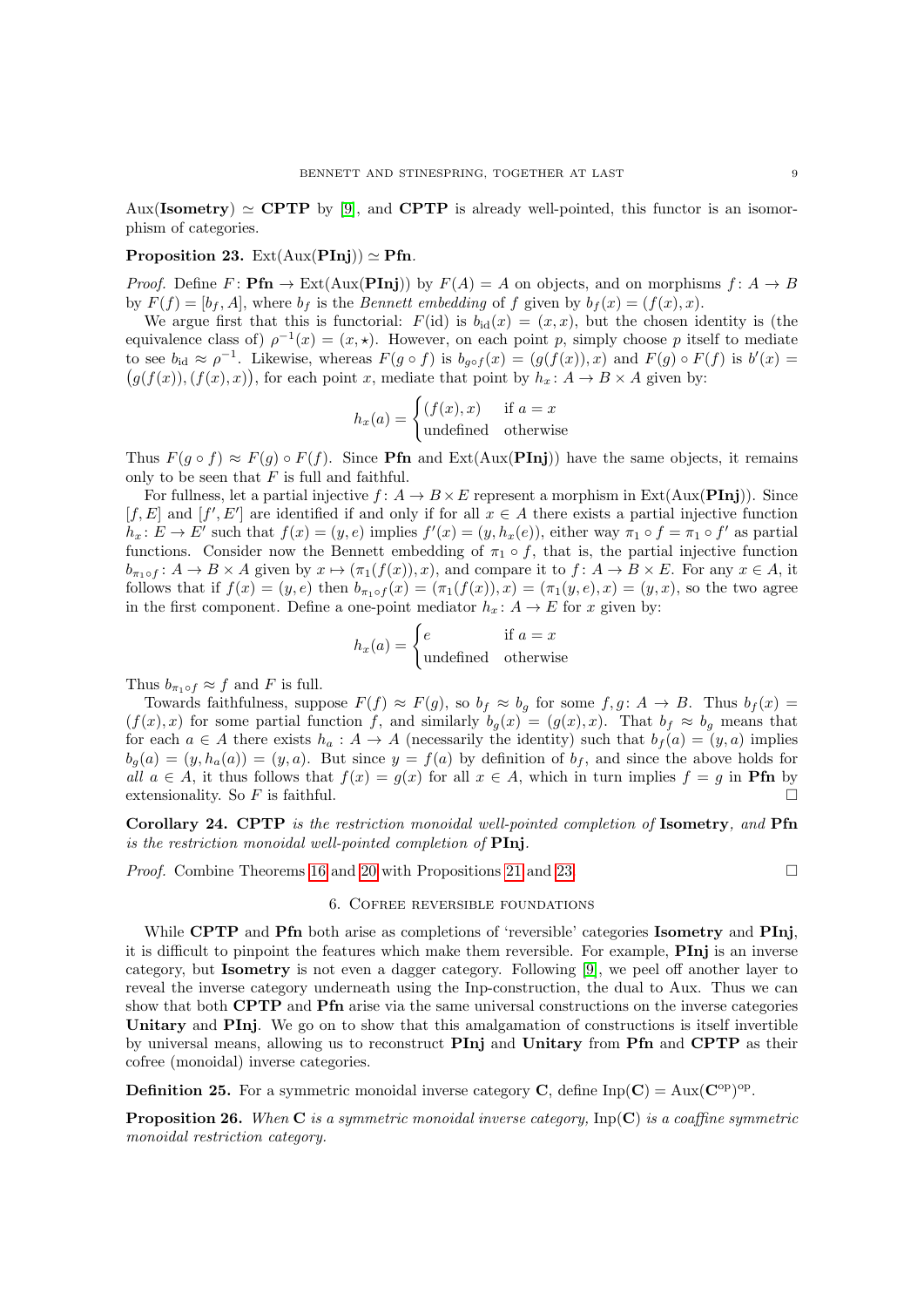*Proof.* Inverse categories are self-dual,  $C \simeq C^{\rm op}$ , so  $\text{Inp}(C) = \text{Aux} (C^{\rm op})^{\rm op} \simeq \text{Aux} (C)^{\rm op}$ . Hence Aux( $\bf{C}$ ) is an affine symmetric monoidal restriction category, and Inp( $\bf{C}$ ) is a coaffine symmetric monoidal correstriction category. It is also a symmetric monoidal restriction category under  $[f, E]$ <sup>op</sup>  $[\rho^{-1} \circ \overline{f}^{\dagger}, I]$ , because in an inverse category **C** morphisms f have (monoidal) corestriction  $\overline{f}^{\dagger}$  $\Box$ 

The Aux-construction (and, by duality, the Inp-construction) is conservative: if a monoidal category is already affine, the construction does nothing (up to isomorphism).

<span id="page-9-0"></span>**Proposition 27.** If C is a restriction affine symmetric monoidal category, then Aux(C)  $\simeq$  C.

*Proof.* It suffices to show that each morphism is equivalent to one of the form  $\mathcal{E}(f')$ . Let  $[f, E]$ :  $A \rightarrow$ B be a morphism of Aux(C). Then  $\overline{\mathcal{E}(\pi_1 \circ f)} = \mathcal{E}(\overline{\pi_1 \circ f}) = \mathcal{E}(\overline{f}) = [\rho^{-1} \circ \overline{f}, I] = \overline{[f, E]}$  and:



So  $\mathcal{E}(\pi_1 \circ f) \sim [f, E].$ 

We can now show that **Pfn** and **CPTP** arise as completions of the inverse categories **PInj** and Unitary. The quantum case relies on Huot and Staton's characterisation of Isometry as a completion of Unitary  $[10]$  making initial the unit of the direct sum. We consider **PInj** and Unitary as inverse rig categories, using the Inp-construction to make the unit of the direct sum initial, and then the Aux-construction to make the tensor unit terminal. In this bimonoidal setting, we will use subscripts to clarify which monoidal structure a construction acts on.

# Theorem 28.  $Ext(Aux_{\otimes}(Inp_{\oplus}(Pinj))) \simeq Pfn$  and  $Ext(Aux_{\otimes}(Inp_{\oplus}(Unitary))) \simeq CPTP$ .

*Proof.* First, that  $Ext(Aux_{\otimes}(Inp_{\oplus}(Unitary))) \simeq Ext(L_{\otimes}(R_{\oplus}(Unitary))) \simeq \textbf{CPTP}$  follows from the fact that  $R_{\odot}(Unitary) \simeq$  **Isometry** by [10, III.3] and Proposition 21. Now the fact that  $R_{\oplus}(\text{Unitary}) \cong$  Isometry by [\[10,](#page-10-6) III.3] and Proposition [21.](#page-7-2)  $\text{Ext}(\text{Aux}_{\otimes}(\text{Inp}_{\oplus}(\text{Pinj}))) \simeq \text{Pfn}$  follows from the unit 0 of the disjoint sum  $\oplus$  in **PInj** already being (restriction) initial, so  $\text{Inp}_{\text{m}}(\text{PInj}) \simeq \text{PInj}$  by dualising Proposition [27](#page-9-0) and finally  $\text{Ext}(\text{Aux}_{\otimes}(\text{PInj}))) \simeq \text{Ext}(\text{Aux}_{\otimes}(\text{PInj})) \simeq \text{Pfn}.$ 

Finally, we show that, at least in these two cases, this construction can be undone by considering their cofree inverse categories (see Proposition [4\)](#page-2-1).

# Theorem 29. Inv(Pfn)  $\simeq$  PInj and Inv(CPTP)  $\simeq$  Unitary.

*Proof.* That Inv( $\text{Pfn}$ )  $\simeq$  PInj is well known; see for example [\[3\]](#page-10-11)). With CPTP a trivial restriction category, we show that Unitary is its cofree groupoid. It suffices to show that isomorphisms in CPTP just conjugate with a unitary.

Let  $\Lambda: \mathcal{B}(H) \to \mathcal{B}(K)$  be an isomorphism in CPTP, that is, a bijective CPTP map with a trace-preserving inverse. Notice first that since  $\Lambda$  is bijective and H and K finite-dimensional, they must in fact have equal dimension. Second, notice that  $\Lambda$  must then preserve pure states, since if  $\Lambda(|\phi\rangle\langle\phi|)$  is some mixed state  $\sum_i \alpha_i \rho_i$  then  $|\phi\rangle\langle\phi| = \Lambda^{-1}(\Lambda(|\phi\rangle\langle\phi|)) = \Lambda^{-1}(\sum_i \alpha_i \rho_i) = \sum_i \alpha_i \Lambda^{-1}(\rho_i)$ , contradicting purity of  $|\phi\rangle\langle\phi|$ . But since id ⊗  $\Lambda$  is then also an isomorphism, it too preserves pure states, and so the Choi-state (id  $\otimes \Lambda$ )( $\Phi$ ) for  $\Lambda$  is pure, too. Recall that a Stinespring dilation of a CPTP map can be obtained by purifying its Choi-state, sending the result back through the Choi-Jamiolkowski isomorphism, and tracing out the auxiliary system [\[14\]](#page-10-16). Since the Choi-state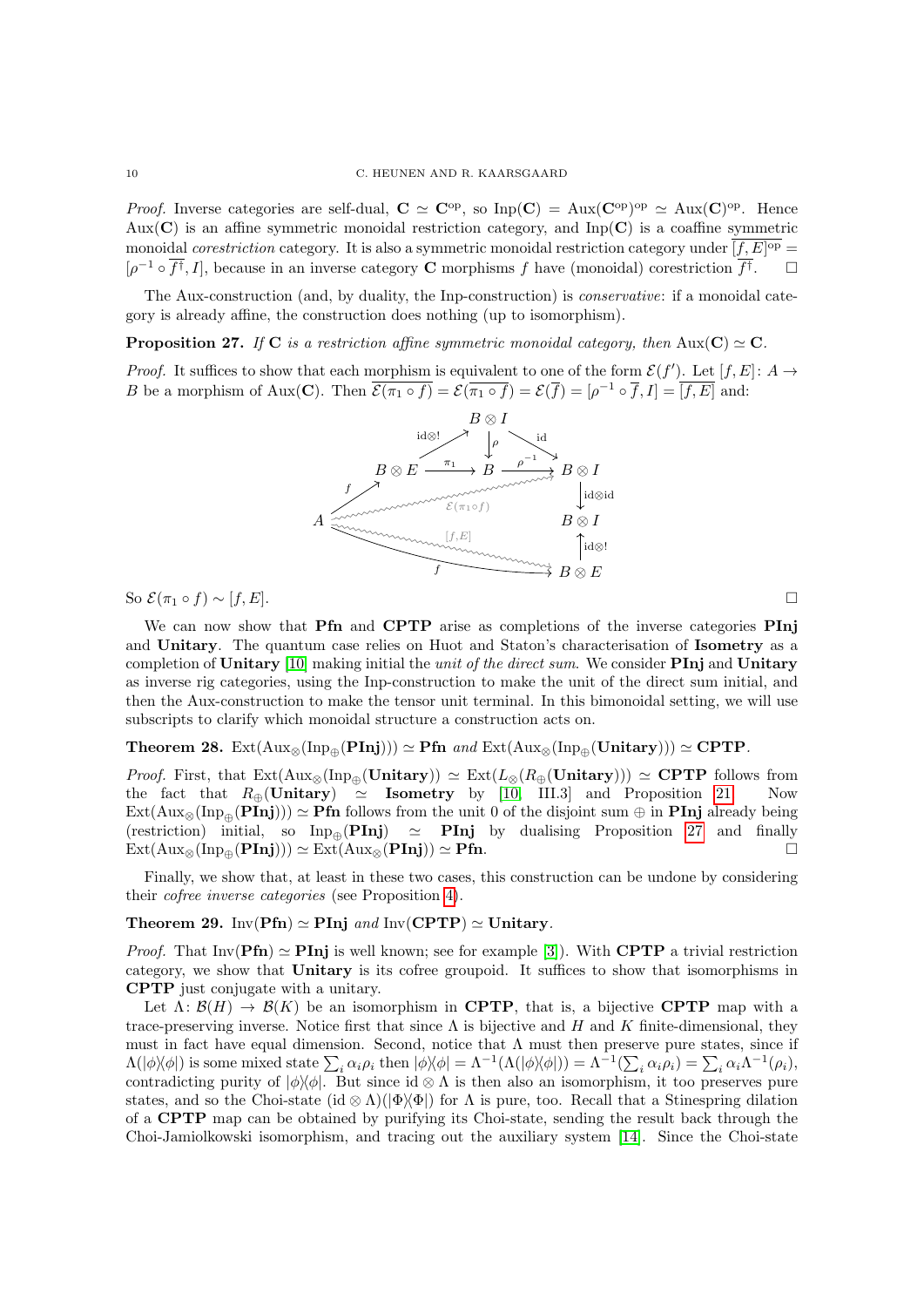$(id \otimes \Lambda)(\phi \otimes \phi)$  is already pure,  $\Lambda$  must then already be conjugation by some isometry V, which must in fact be unitary by surjectivity of  $\Lambda$ .

#### **REFERENCES**

- <span id="page-10-3"></span>[1] H. B. Axelsen & R. Glück (2011): What do reversible programs compute? In M. Hofmann, editor: Proceedings of the 14th International Conference on Foundations of Software Science and Computational Structures (FoSSaCS 2011), Lecture Notes in Computer Science 6604, Springer, pp. 42–56.
- <span id="page-10-1"></span>[2] C. H. Bennett (1973): Logical reversibility of computation. IBM Journal of Research and Development 17(6), pp. 525–532.
- <span id="page-10-11"></span>[3] J. R. B. Cockett & S. Lack (2002): Restriction categories I: Categories of partial maps. Theoretical Computer Science 270(1–2), pp. 223–259.
- <span id="page-10-8"></span>[4] B. G. Giles (2014): An Investigation of some Theoretical Aspects of Reversible Computing. Ph.D. thesis, University of Calgary.
- <span id="page-10-14"></span>[5] R. Glück & R. Kaarsgaard (2018): A categorical foundation for structured reversible flowchart languages: Soundness and adequacy. Logical Methods in Computer Science 14(3).
- <span id="page-10-15"></span>[6] R. Glück, R. Kaarsgaard & T. Yokoyama (2020): Reversible programs have reversible semantics. In Emil Sekerinski & Nelma Moreira, editors: FM'19 Workshops, Lecture Notes in Computer Science 12233, Springer-Verlag, pp. 413–427.
- <span id="page-10-9"></span>[7] C. Hermida & R. D. Tennent (2012): Monoidal indeterminates and categories of possible worlds. Theoretical Computer Science 430, pp. 3–22.
- <span id="page-10-10"></span>[8] C. Heunen & J. Vicary (2019): Categories for Quantum Theory. Oxford University Press.
- <span id="page-10-5"></span>[9] M. Huot & S. Staton (2018): Universal properties in quantum theory. In P. Selinger & G. Chiribella, editors: Proceedings of the 15th International Conference on Quantum Physics and Logic (QPL 2018), Electronic Proceedings in Theoretical Computer Science 287, Open Publishing Association, pp. 213–224.
- <span id="page-10-6"></span>[10] M. Huot & S. Staton (2019): Quantum channels as a categorical completion. In: 34th Annual ACM/IEEE Symposium on Logic in Computer Science (LICS 2019), IEEE, pp. 1–13.
- <span id="page-10-13"></span>[11] R. Kaarsgaard, H. B. Axelsen & R. Glück (2017): Join inverse categories and reversible recursion. Journal of Logical and Algebraic Methods in Programming 87, pp. 33–50.
- <span id="page-10-12"></span>[12] J. Kastl (1979): *Inverse categories*. In Hans-Jürgen Hoehnke, editor: Algebraische Modelle, Kategorien und Gruppoide, Studien zur Algebra und ihre Anwendungen 7, Akademie-Verlag, pp. 51–60.
- <span id="page-10-4"></span>[13] R. Landauer (1961): Irreversibility and heat generation in the computing process. IBM Journal of Research and Development 5(3), pp. 183–191.
- <span id="page-10-16"></span>[14] R. Renner (2011): Quantum Information Theory. Lecture notes.
- <span id="page-10-2"></span>[15] M. Soeken, R. Wille, O. Keszocze, D. M. Miller & R. Drechsler (2015): Embedding of large Boolean functions for reversible logic. ACM Journal on Emerging Technologies in Computing Systems (JETC) 12(4), pp. 1–26.
- <span id="page-10-0"></span>[16] W. F. Stinespring (1955): Positive functions on C<sup>\*</sup>-algebras. Proceedings of the American Mathematical Society 6(2), pp. 211–216.
- <span id="page-10-7"></span>[17] A. Westerbaan & B. Westerbaan (2016): Paschke Dilations. In R. Duncan & C. Heunen, editors: Proceedings of the 13th International Conference on Quantum Physics and Logic (QPL 2016), Electronic Proceedings in Theoretical Computer Science 236, Open Publishing Association, pp. 229–244.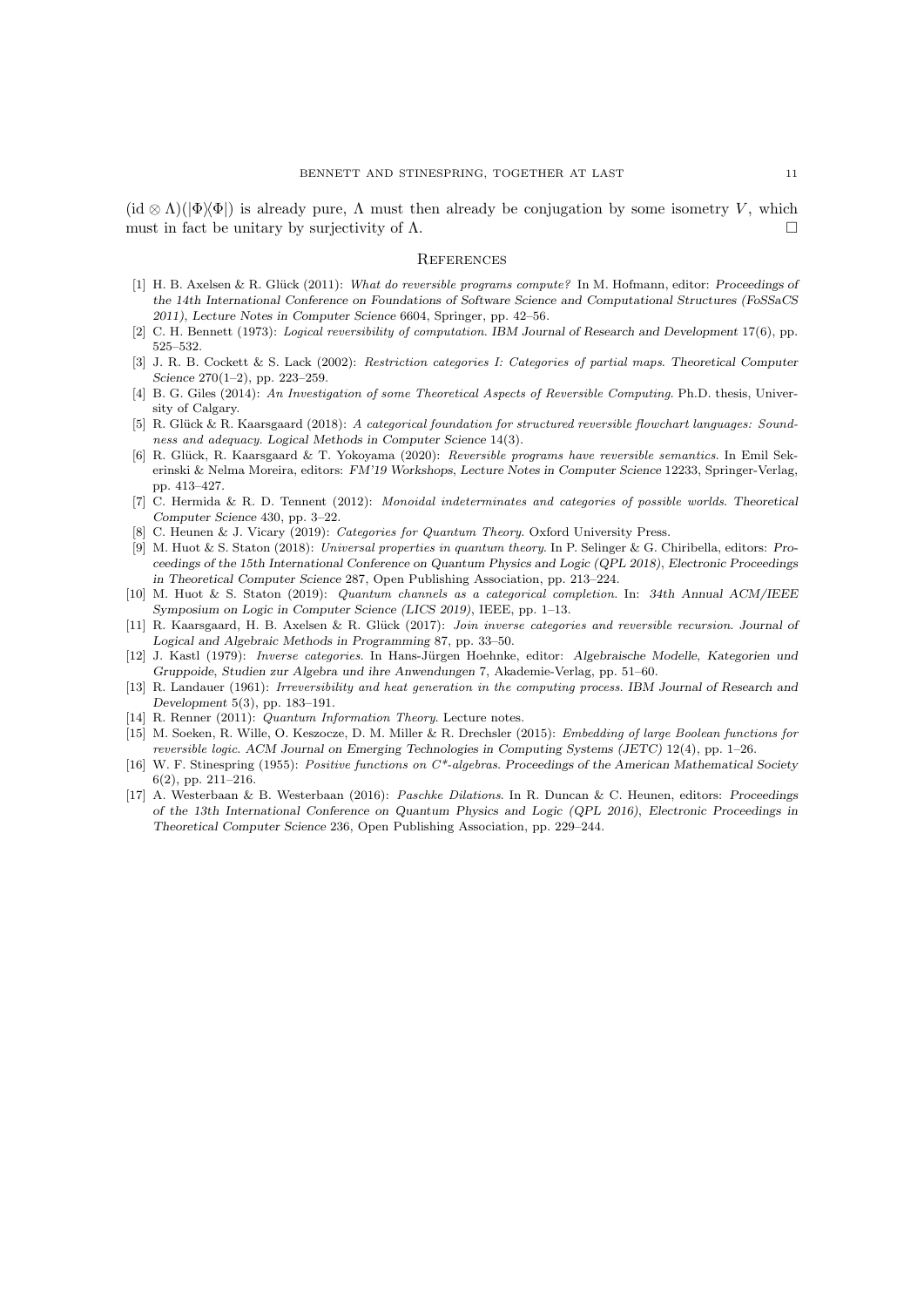#### Appendix A. Deferred proofs

## <span id="page-11-0"></span>**Proposition [9.](#page-4-1)** Aux( $C$ ) is a category.

*Proof.* We need to show that composition is associative, unital, and well-defined. Let  $[f, E]$ :  $A \rightarrow B$ .  $[g, E'] : B \to C$ , and  $[h, E''] : C \to D$  be morphisms of Aux(C). That  $[h, E''] \circ (g, E'] \circ [f, E])$  is equivalent to  $([h, E''] \circ [g, E']) \circ [f, E]$  follows from

$$
\overline{\alpha \circ (h \otimes id) \circ \alpha \circ g \otimes id \circ f} = \overline{\alpha \circ \alpha \circ ((h \otimes id) \otimes id) \circ g \otimes id \circ f}
$$

$$
= \overline{((h \otimes id) \otimes id) \circ g \otimes id \circ f}
$$

$$
= \overline{\alpha \circ (\alpha \otimes id) \circ ((h \otimes id) \otimes id) \circ g \otimes id \circ f}
$$

in C and commutativity of the following diagram in C:



That  $id \circ [f, E] \sim [f, E]$  follows from  $\overline{\alpha \circ (\rho^{-1} \otimes id) \circ f} = \overline{f}$  and commutativity in C of the diagram:



Similarly  $[f, E] \circ id \sim [f, E]$ . Finally, we show that composition is well-defined. Suppose  $[f, E] : A \to$ B is equivalent to  $[f', G] \colon A \to B$  by a zigzag of mediators  $E \xrightarrow{h_1} E_1 \xleftarrow{h_2} E_2 \xrightarrow{h_3} \cdots \xleftarrow{h_n} G$ . Given  $[g, E'] : B \to C$  and intermediates  $f_1, f_2, \ldots, f_{n-1}$ , to show  $[g, E'] \circ [f, E] \sim [g, E'] \circ [f', G]$  we see first that the diagram below commutes in C:

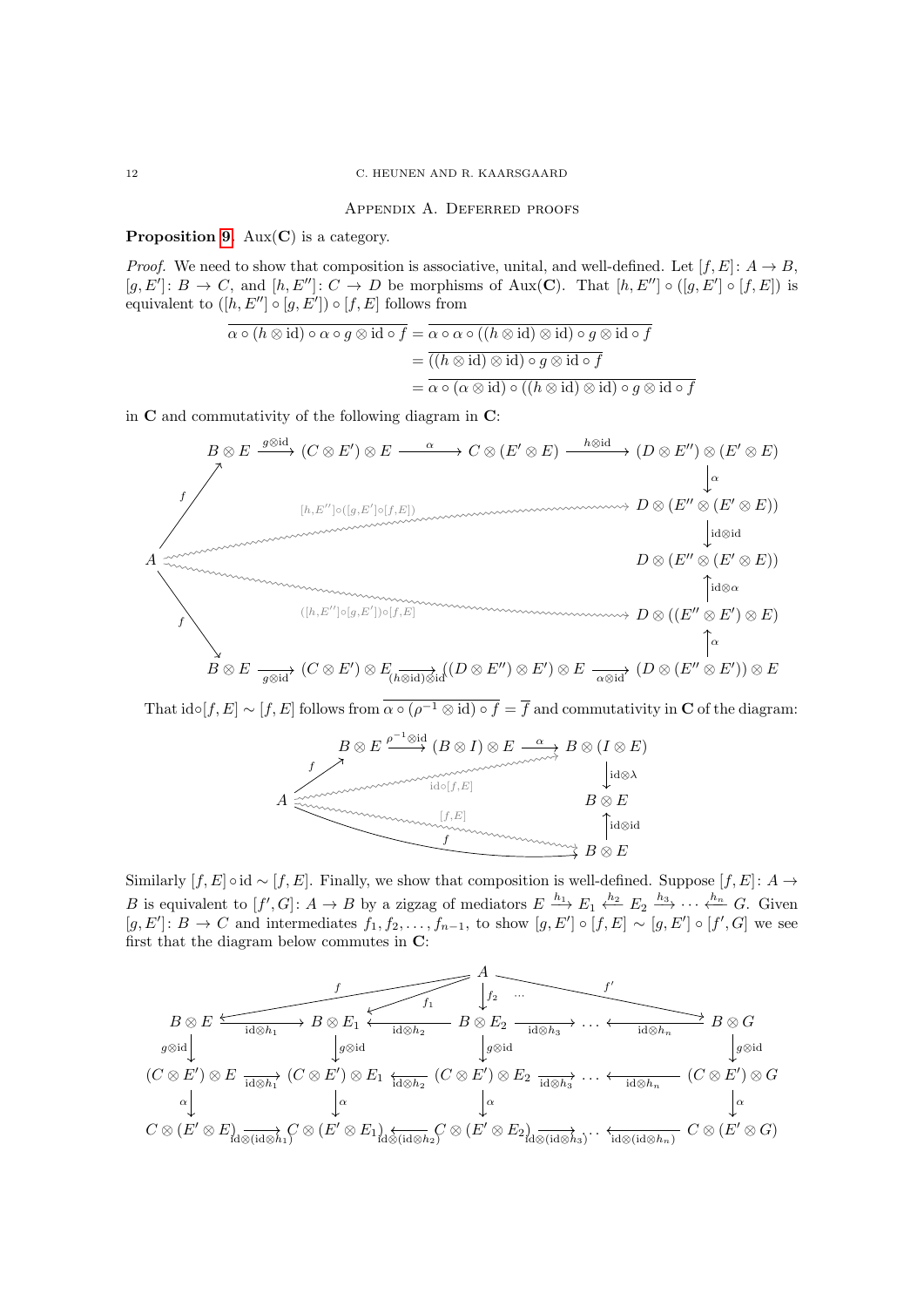There is no room in the diagram above for ghost arrows, but each downward path  $\alpha \circ (g \otimes id) \circ f_i$ corresponds to  $[g, E'] \circ [f_i, E_i]$ , and likewise for  $[f, E]$  and  $[f', G]$  instead of  $f_i$ . We have left to show that  $\alpha \circ (g \otimes id) \circ f = \alpha \circ (g \otimes id) \circ f'$ . Now  $\overline{id \otimes h_1} \circ f = f \circ (\mathrm{id} \otimes h_1) \circ f = f \circ \overline{f_1} = f \circ \overline{f} = f$ , so:

$$
\overline{\alpha \circ (g \otimes id) \circ f} = \overline{(g \otimes id) \circ f} = \overline{(g \otimes id) \circ id \otimes h_1} \circ f = \overline{(g \otimes id) \circ (id \otimes h_1)} \circ f
$$

$$
= \overline{(g \otimes h_1) \circ f} = \overline{g \otimes h_1} \circ f} = \overline{(g \otimes h_1) \circ f} = \overline{(g \otimes id) \circ (id \otimes h_1) \circ f}
$$

$$
= \overline{(g \otimes id) \circ f_1} = \overline{\alpha \circ (g \otimes id) \circ f_1}
$$

By induction eventually  $\alpha \circ (g \otimes id) \circ f = \alpha \circ (g \otimes id) \circ f'$ .

Pre-composition is similarly well-defined, though the condition on restriction idempotents follows more readily by  $\overline{(g \otimes id) \circ f} = \overline{(g \otimes id)} \circ f = \overline{(g' \otimes id)} \circ f = \overline{(g' \otimes id) \circ f}$ .

**Proposition [10.](#page-4-2)** Aux(**C**) inherits a restriction structure from **C** with  $\overline{[f, E]} = [\rho^{-1} \circ \overline{f}, I].$ 

*Proof.* We establish the axioms of Definition [1](#page-1-1) in order. That  $[f, E] \circ \overline{[f, E]} = [f, E]$  for each  $[f, E] : A \to B$  in Aux(C) follows by commutativity of the following diagram in C:



To see that  $\overline{[f,E]} \circ \overline{[g,E']} = \overline{[g,E']} \circ \overline{[f,E]}$  for  $[f,E]: A \to B$  and  $[g,E']: A \to C$  in Aux(C):



To show  $[g, E'] \circ \overline{[f, E]} = \overline{[g, E']} \circ \overline{[f, E]}$  for all  $[f, E] : A \to B$  and  $[g, E'] : A \to C$  of Aux(C), first compute:

$$
[g, E'] \circ \overline{[f, E]} = [g, E'] \circ (\rho^{-1} \circ \overline{f}, I) = (\alpha \circ (g \otimes id) \circ \rho^{-1} \circ \overline{f}, I) = (\alpha \circ \rho^{-1} \circ g \circ \overline{f}, I)
$$

$$
= (\rho^{-1} \circ \overline{\alpha \circ \rho^{-1} \circ g \circ \overline{f}}, I) = (\rho^{-1} \circ \overline{g \circ \overline{f}}, I)
$$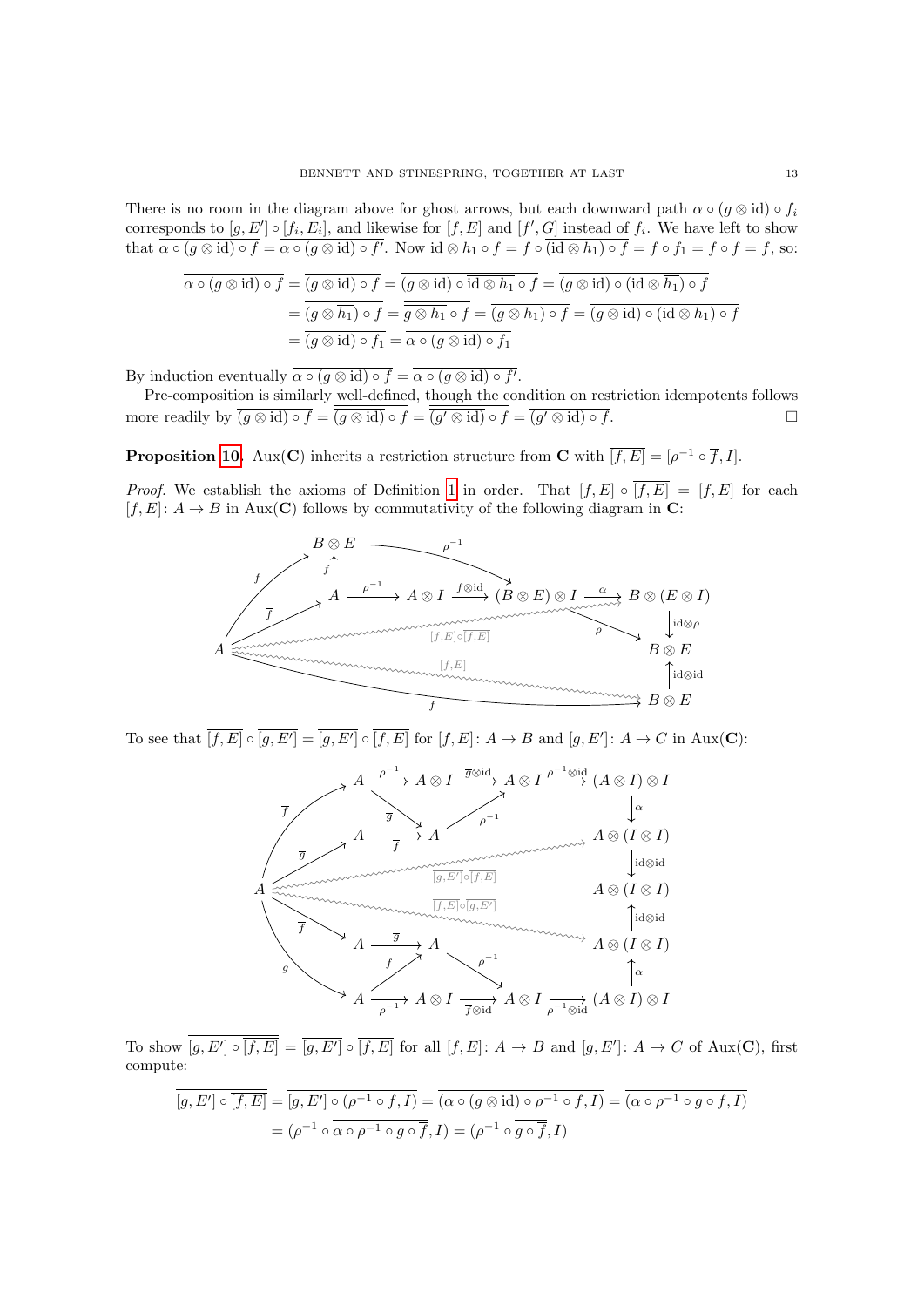Now the diagram below commutes in C because  $g \circ \overline{f} = \overline{g} \circ \overline{f}$ :



Finally, for  $[f, E] : A \to B$  and  $[g, E'] : B \to C$  we have  $[g, E'] \circ [f, E] = [f, E] \circ [g, E'] \circ [f, E]$ because  $[g, E'] \circ [f, E] = [\alpha \circ (g \otimes id) \circ f, I] = [(g \otimes id) \circ f, I] = [(g \otimes id) \circ f, I]$  and the diagram below commutes:



Here  $(\overline{g} \otimes id) \circ f = \overline{g \otimes id} \circ f = f \circ \overline{(g \otimes id) \circ f}$  by the corresponding axiom in **C**.

**Proposition [11.](#page-4-0)** If  $C$  is a restriction symmetric monoidal category, then so is  $Aux(C)$ :

- $\bullet$  the tensor unit and tensor product of objects are as in  $\mathbf{C}$ :
- the tensor product of  $[f, E] : A \to B$  and  $[f', e'] : A' \to B'$  is  $[\vartheta \circ (f \otimes f'), E \otimes E'] : A \otimes A' \to$  $B \otimes B'$ ;

where  $\vartheta$  is the canonical isomorphism  $(B \otimes E) \otimes (B' \otimes E') \simeq (B \otimes B') \otimes (E \otimes E')$  in C.

*Proof.* Coherence isomorphisms  $\rho: A \to B$  of **C** lift to Aux(**C**) as  $[\rho^{-1} \circ \beta, I]: A \to B$ . For example, the symmetry  $\gamma: A \otimes B \to B \otimes A$  in C becomes  $[\rho^{-1} \circ \gamma, I] : A \otimes B \to B \otimes A$  in Aux(C). Composing coherence isomorphisms  $[\rho^{-1} \circ \beta, I] : A \to B$  and  $[\rho^{-1} \circ \phi, I] : B \to C$  in Aux(C) is equivalent to first composing them in  $C$  and then lifting to  $Aux(C)$ :